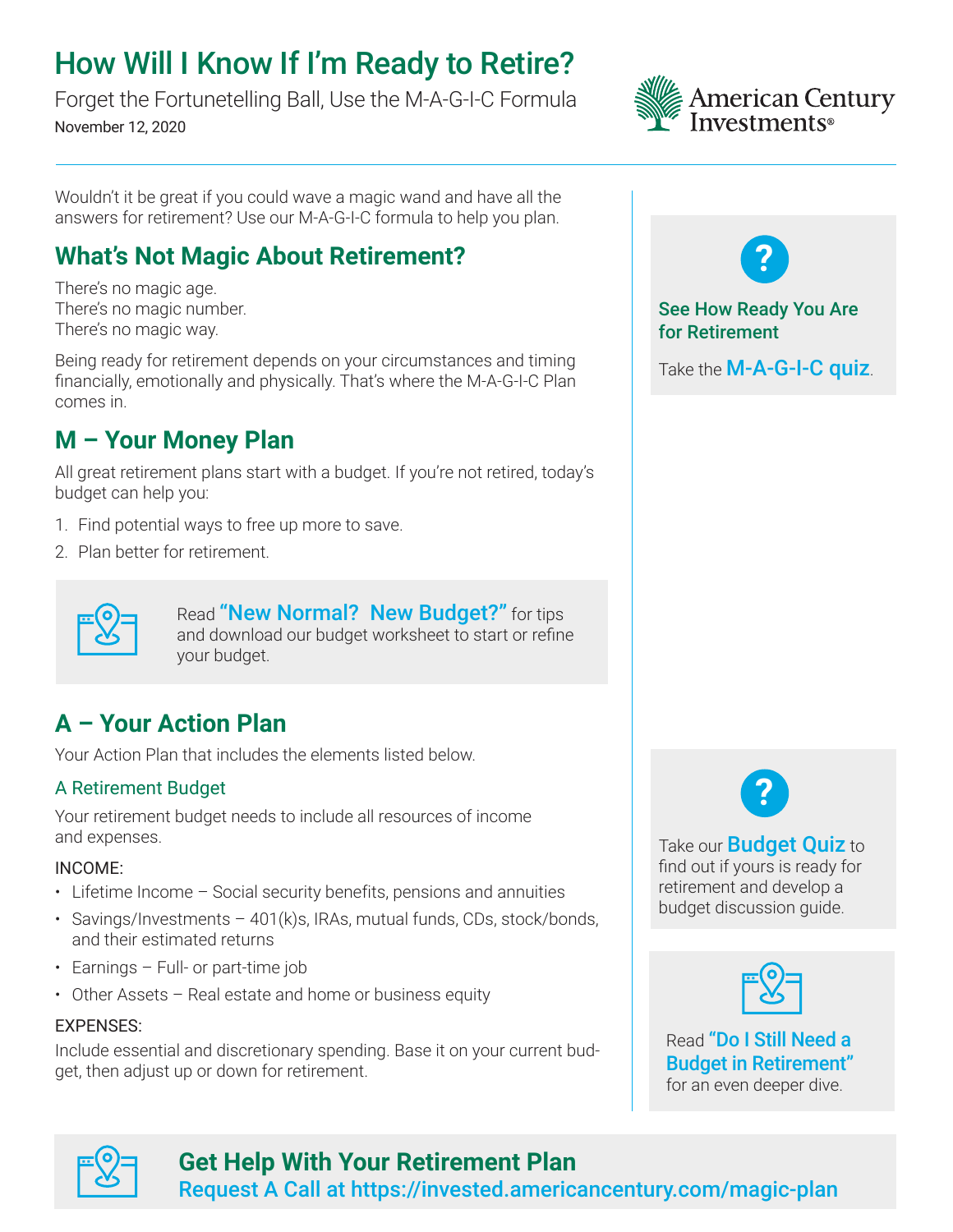### Budget for Each Stage of Retirement

Your budget will need to change through retirement, based on the five stages.\*

- Imagination  $-15$  to 5 years before
- Anticipation Pre-Retirement Budget
- Liberation Year One
- Reorientation 2 to 15 Years
- Reconciliation 15 Years\*

Source: Gerontologist and author Ken Dychtwald.



Find more ways to increase retirement savings with ["3 Smart Retirement Savings Tips for Every Age"](https://www.americancentury.com/content/direct/en/insights/guidance-planning/retirement/retirement-insights/retirement-savings-every-age.html)

### A Social Security Strategy

Social Security is a main source of income for many retirees and should be part of your overall planning strategy.

#### Facts About Social Security

- 1. Full retirement age does not mean 65.
- 2. Social Security is not a given.
- 3. Drawing early may not be best
- 4. Everyone does not get the same benefit

#### A Withdrawal Strategy

A withdrawal strategy outlines which funds you will withdraw from during retirement and in what order (ie., taxable account, retirement accounts. etc.).



Get more [specific ideas about how to combat these](https://www.americancentury.com/content/direct/en/insights/guidance-planning/retirement/nearing-retirement/portfolio-strategies.html)  retirement risks and build a **Retirement Portfolio** with retirement portfolio strategies.





Not taking your benefit? Read "Maximize Social [Security: It's Personal"](https://www.americancentury.com/content/direct/en/insights/guidance-planning/retirement/retirement-insights/maximizing-social-security.html)

Taking your benefit? Read "Social Security [Forecast: Changes are](https://www.americancentury.com/content/direct/en/insights/guidance-planning/retirement/in-retirement/social-security-outlook.html)  Partly Sunny"



Find out more by downloading the flyer "Five Facts You Wish You Knew [About Social Security"](https://www.americancentury.com/content/dam/ac/pdfs/corporate/flyer/infographic-five-facts-about-social-security-retail.pdf)



## **Get Help With Your Retirement Plan**

[Request A Call at https://invested.americancentury.com/magic-plan](https://invested.americancentury.com/magic-plan)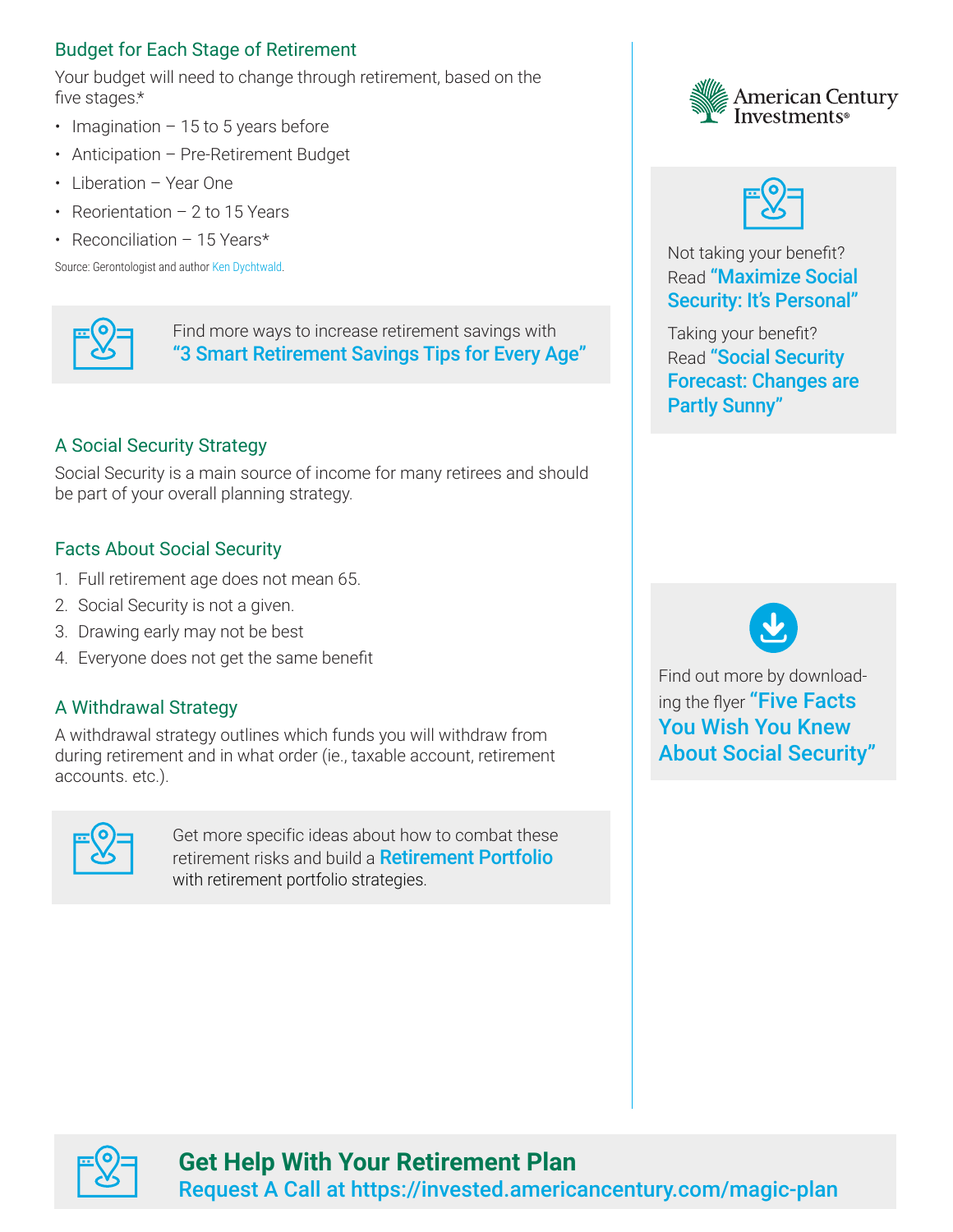#### THREE POPULAR WITHDRAWAL STRAGIES:



### WHERE SHOULD YOU WITHDRAW FROM FIRST?

Most financial professionals recommend this order because of taxes:

- 1. Taxable Accounts Non-retirement accounts
- 2. Tax-Deferred Accounts Traditional IRAs and 401(k)s
- 3. Tax-Exempt Accounts Roth IRAs
- 4. Bonus Health Savings Account (HSA)

#### HOW MUCH SHOULD YOU WITHDRAW?

A withdrawal strategy helps you not overspend.

#### Lower Withdrawal Rates Could Make Your Money Last Longer

(Hypothetical Example)



*These hypothetical situations contain assumptions that are intended for illustrative purposes only and are not representative of the performance of any security. There is no assurance similar results can be achieved, and this information should not be relied upon as a specific recommendation to buy or sell securities. Assumes a portfolio with 50% equity, 45% bond, 5% cash allocation over 30 years at a 90% confidence level, with the following average monthly capital market returns: Stocks: 7.90%, 18.90% standard deviation; Bonds: 5.00%, 4.95% standard deviation; Cash: 2.25%, 1.00% standard deviation. The correlation between Stock and Bond returns is 0.2. Inflation rate is assumed to be 2% annually and is included in each of the withdrawal rates depicted above.*

*Standard deviation defines how widely returns vary from the average over a period of time.*

Source: American Century Investments, 2019.



### **Get Help With Your Retirement Plan** [Request A Call at https://invested.americancentury.com/magic-plan](https://invested.americancentury.com/magic-plan)

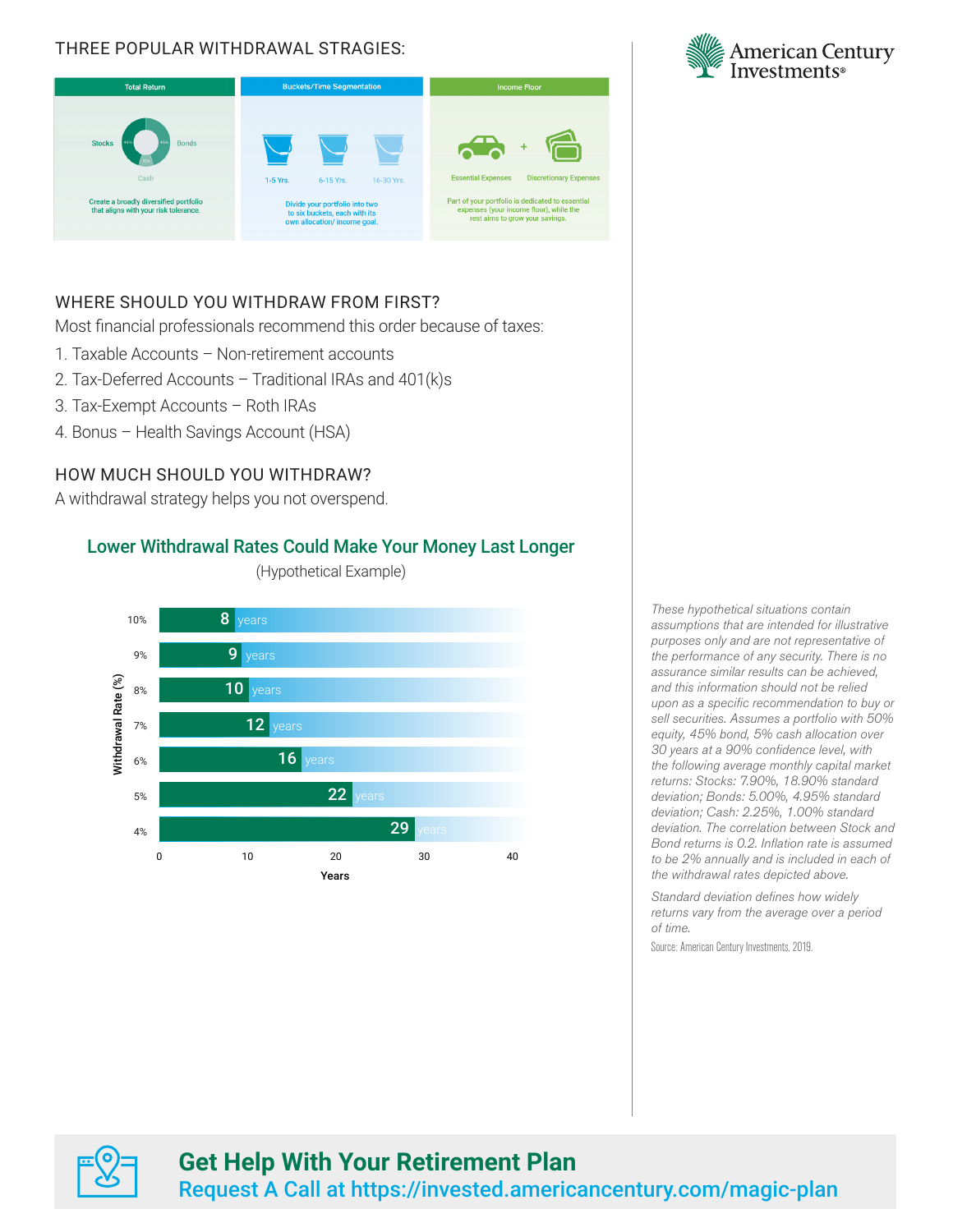### An Investment Strategy

An investment strategy helps combat three common retirement risks:

- 1. Longevity Risk The risk of outliving your money
- 2. Inflation Risk Your dollar being worth less in the future
- 3. Sequence of Return Risk Market volatility and declines



Get more specific ideas about how to combat [these retirement risks and build a portfolio with](https://www.americancentury.com/content/direct/en/insights/guidance-planning/retirement/nearing-retirement/turn-retirement-savings-into-income.html)  retirement portfolio strategies.

### The Portfolio Transition

You'll want to be conservative enough to buffer against market declines but still have enough growth potential.



#### Our research indicates 35% to 55% may be an appropriate amount of stocks for a 30-plus year retirement span, assuming a 4-5% withdrawal rate.

The examples indicate hypothetical allocations. The circles assume increased contributions over time and are not meant to indicate gains based on market performance. Source: American Century Investments, 2019.

### Choose the Right Asset Allocation for Your Reality

You'll want to be conservative enough to buffer against market declines but still have enough growth potential. The appropriate mix of stocks, bonds and cash may improve your odds of retirement success.

You may want more stock exposures when:

- Your time frame is longer
- Inflation is higher
- Your withdrawal rate is higher
- You can tolerate more risk

You can have lower stock exposure when:

You are well funded and conservative investments will sustain your retirement income.

## G – Your Game Plan

Your game plan includes what you will do and who you will do it with. It's important to plan ahead and make sure you can afford it.





Learn more about retirement realities in "What [Will Retirement Really](https://www.americancentury.com/content/direct/en/insights/guidance-planning/retirement/nearing-retirement/what-retirement-really-looks-like.html)  Look Like?"



### Get Help With Your Retirement Plan

[Request A Call at https://invested.americancentury.com/magic-plan](https://invested.americancentury.com/magic-plan)